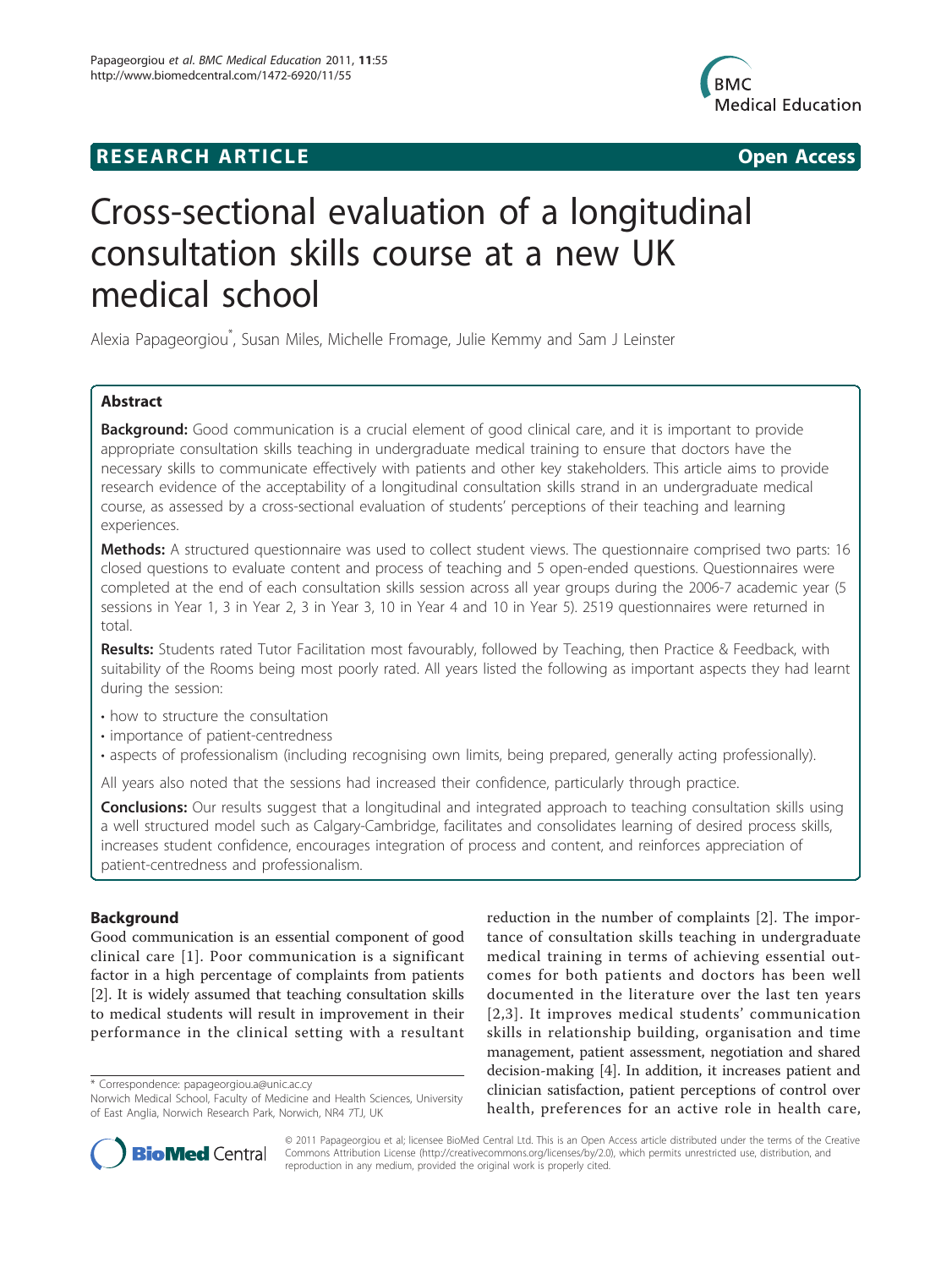recall of information, adherence to recommendations, attendance and clinical outcomes [[2\]](#page-7-0). In this article we present the findings of a cross-sectional evaluation study which aimed to evaluate medical students' perceptions of the consultation skills teaching sessions on a five year undergraduate MB/BS (Degree of Bachelor of Medicine and Bachelor of Surgery) programme at a new medical school.

Studies undertaken between 1970-1980 suggested that when students are taught consultation skills during the pre-clinical years of the medical degree, their confidence in their ability to communicate with patients and some consultation skills deteriorated as they progressed through medical school [\[5,6](#page-7-0)]. Research evidence suggests that undergraduate medical students who have been through a longitudinal communication skills curriculum achieve higher consultation skills scores on multiple station OSCEs (Objective Structured Clinical Examinations) with simulated patients than those experiencing a concentrated curriculum [\[7,8](#page-7-0)]. van Dalen et al's [\[7](#page-7-0)] research suggests that "the preferred approach to communication skills training would be an integrated, longitudinal programme, which continues during the clinical years." (p. 29) This evidence is also supported by more recent research by Hook & Pfeiffer [[9](#page-7-0)], who found that a more integrated communication skills curriculum with earlier patient contact "led to an earlier acquisition of communication skills and less reduction in them." (p. 155).

Faculty training in consultation skills teaching and their attitudes towards such curricula has also been investigated and shown to be very important in student learning and maintenance of such skills [[8-11\]](#page-7-0).

The new medical school at the University of East Anglia (UEA) received its first cohort of undergraduate medical students in 2002-3. The medical school adopted a problem based learning (PBL) curriculum. From the outset, we believed that a longitudinal approach to learning and assessing consultation skills would be more beneficial to our students than a concentrated one (when consultation skills are delivered in blocks during pre-clinical years). The course is made up of 14 systembased modules over the five years; students study 2 or 3 modules each year. In each module students generally have approximately 8 to 10 weeks of PBL-related teaching and 4 weeks in secondary care. During PBL weeks, teaching and learning are centred on detailed scenarios describing patient presentations which all relate to the module under study. For each scenario there are stated learning outcomes which all students have to achieve by the end of their PBL week. During the week they will attend small group PBL sessions to discuss the scenario, develop learning objectives and discuss their learning. They will also attend seminars covering learning specific to that week's scenario, and spend one day a week in primary care where learning opportunities at the practice will again focus on content related to that week's scenario. For example, during the Respiratory Medicine module in Year 2, the scenario for one week will focus on cough in a smoker; there will be seminars on the pathology of smoking and lung cancer, and management of lung cancer, and the learning opportunities in Primary care might focus on observing a health professional at a smoking cessation clinic or talking to a patient who has been diagnosed with lung cancer. Each module will also include a block of several weeks in secondary care where learning experiences will focus on the module as a whole, for example attending lung cancer multidisplinary team meetings and consultant-led ward rounds for emergency respiratory admissions. A unique feature of the course is early patient contact in primary and secondary care from year one which helps our students to link theory with practice. Consultation skills is one of several vertical strands that runs throughout the five years of the curriculum. Teaching on such strands takes place during the PBL week, but is not necessarily directly related to the rest of the teaching on the module. Integration is carried out as far as possible with, for example, the case scenarios used in consultation skills sessions covering the same conditions that the students are covering in that PBL week. Each strand has its own learning methods and learning outcomes.

In accordance with UK General Medical Council (GMC) and the standards set in Tomorrow's Doctors [[12\]](#page-7-0), the aim of our consultation skills course is to produce doctors who are well prepared to carry out patient-centred, efficient and effective medical consultations. We have adopted the Calgary-Cambridge [[2](#page-7-0)] model for teaching consultation skills to undergraduate medical students; further details are provided below. To evaluate the effectiveness of the consultation skills teaching as perceived by the recipients of that teaching, the students, we have gathered and analysed systematic, anonymous feedback on all consultation skills teaching sessions since the medical degree (MB/BS) commenced in September 2002.

This article presents the results of the course evaluation questionnaire for the 2006-7 academic year. This was the first academic year where all five years of students were present. The content analysis of the openended question "What do you feel are the most important things you learnt during this session?" is also presented. As detailed below, one of the aims of the consultation skills course is to teach the skills under the Calgary-Cambridge model as and when they are applied to different clinical scenarios. Looking at students' responses to this question would give us an idea whether this aim is being achieved.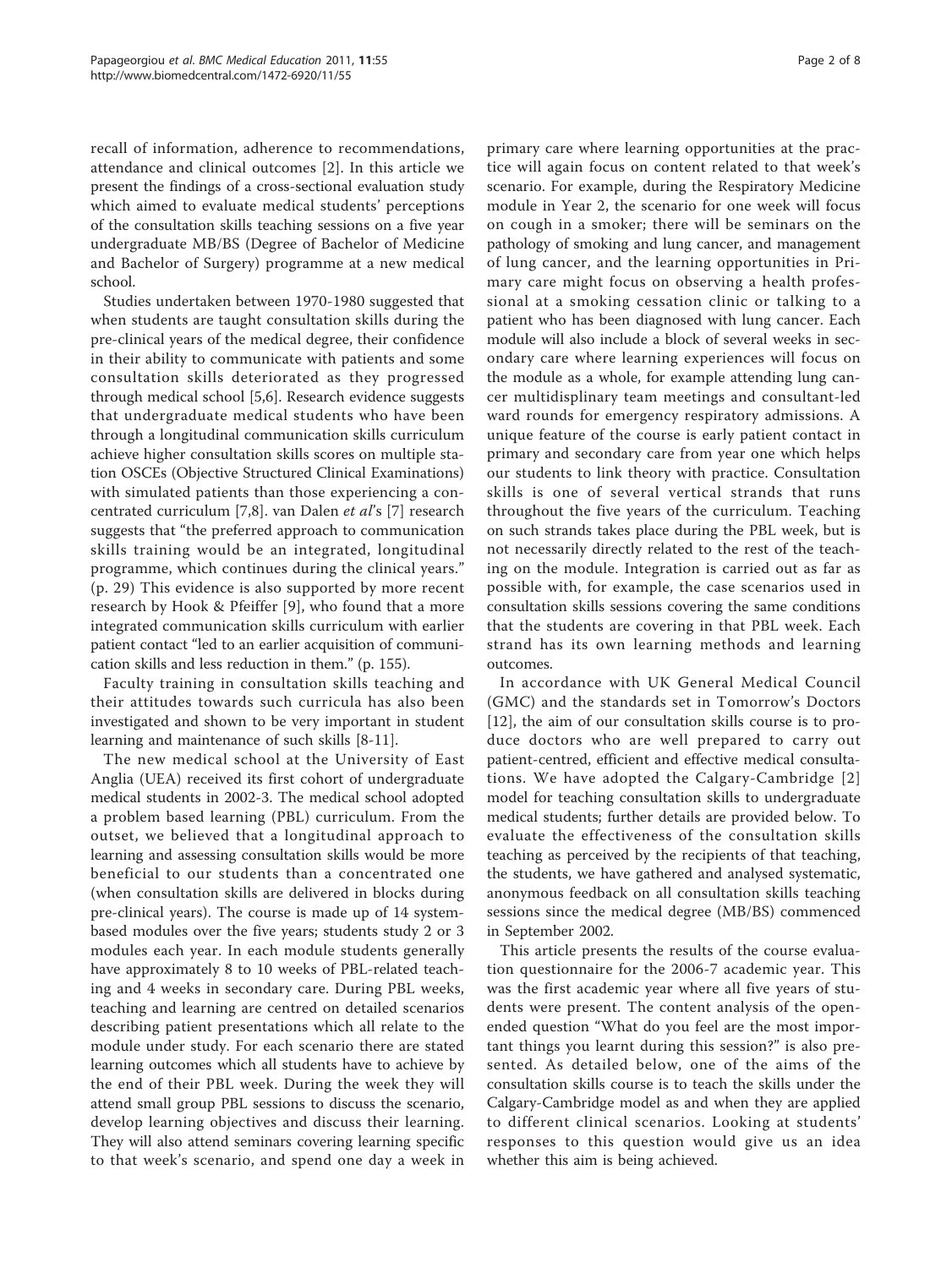## Method

## The consultation skills course

As previously stated, the UEA consultation skills teaching utilises the Calgary-Cambridge model, and includes teaching on all five years of the medical degree. The Calgary-Cambridge model outlines five tasks the doctor has to achieve during the consultation (introduction, information gathering, physical examination, explanation and planning, closing the session) and two processes that take place throughout the interview (building and maintaining a therapeutic relationship and structuring the consultation). By the end of year three our students are expected to have learnt and practiced all the skills under the Calgary-Cambridge model. In years four and five these skills are revisited by using more complex scenarios (Table 1). We follow the spiral model of learning and teaching. The spiral model allows us to teach specific skills, such as those of information gathering, which the students practice during role play with simulated patients and revisit in following sessions and subsequent years [[2](#page-7-0)]. The teaching is divided into two components: didactic teaching, which is carried out in lectures, and experiential sessions. During the experiential sessions small groups of 10 students work on a problem based scenario (e.g. patient with asthma) using role-play with simulated patients in order to practice the Calgary-Cambridge skills related to the scenario. Each group is facilitated by one or two experienced consultation skills tutors.

At the time of the evaluation our tutors comprised the following groups: i) Faculty consultation skills lecturers (two psychologists, one social scientist, one general practitioner, one public health doctor, one ophthalmologist and a senior palliative care nurse). And ii) General practitioners, secondary care clinicians and allied health professionals who work on a sessional basis. All our tutors receive a half-day of training and are paired up with experienced consultation skills tutors until they feel confident and ready to facilitate their own group. They also attend a refresher half-day course as well as other relevant courses every year towards their professional development. Standardisation between groups is encouraged by very detailed teaching plans and tutor handbooks which outline the teaching aims and learning outcomes for every single session.

At the end of the module students' consultation skills are assessed through formative OSCEs and at the end of the year by summative OSCEs [[13\]](#page-7-0).

#### Evaluation method

A cross-sectional design was used whereby students in all five years of the UEA medical degree (MB/BS) were asked to complete a feedback questionnaire at the end of each experiential consultation skills session they attended during the 2006/7 academic year. There were 639 students studying on the MB/BS course that year. The demographic details of the five year groups at this time can be found in Table [2.](#page-3-0)

A feedback questionnaire was designed by the consultation skills team to evaluate the consultation skills teaching. The feedback questionnaire is divided into two parts: a quantitative part evaluating the content and process of teaching using 16 closed questions with a 5 point agree-disagree scale, and a qualitative part comprising 5 open-ended questions and space for the students' free comments (Table [3](#page-3-0)). The evaluation system met Ramsden's criteria [[14\]](#page-7-0) regarding characteristics of the evaluating sample, data collection method, and inclusiveness of the evaluation.

#### Data Collection

Ten to fifteen minutes before the end of each experiential consultation skills session the tutor handed out the

|  |  |  | Table 1 Consultation skills programme at the UEA medical school using the Calgary-Cambridge model |  |
|--|--|--|---------------------------------------------------------------------------------------------------|--|
|--|--|--|---------------------------------------------------------------------------------------------------|--|

|        | MB/BS Content of Teaching                                                                                                                                                                                                          | Length of Time                                              | <b>Student Assessment</b>                                                                                      |
|--------|------------------------------------------------------------------------------------------------------------------------------------------------------------------------------------------------------------------------------------|-------------------------------------------------------------|----------------------------------------------------------------------------------------------------------------|
| Year 1 | Building the doctor/patient relationship,<br>structuring the consultation,<br>gathering information                                                                                                                                | $\sim$ 30 hrs of experiential<br>learning<br>3 hrs lectures | OSCE assessment (formative and summative)<br>Short question and answer assessment of the<br>theory (summative) |
|        | <b>Year 2</b> All of the above plus information giving                                                                                                                                                                             | $\sim$ 15 hrs of experiential<br>learning<br>3 hrs lectures | OSCE assessment (formative and summative)<br>Short question and answer assessment of the<br>theory (summative) |
|        | <b>Year 3</b> All of the above plus shared decision making                                                                                                                                                                         | $\sim$ 15 hrs of experiential<br>learning<br>3 hrs lectures | OSCE assessment (formative and summative)<br>Short question and answer assessment of the<br>theory (summative) |
| Year 4 | Special circumstances in O&G (Obstetrics & Gynaecology) and<br>paediatrics (e.g. taking a sexual history, breaking bad news,<br>conveying risk)                                                                                    | $\sim$ 27 hrs of experiential<br>learning<br>7 hrs lectures | OSCE assessment (formative and summative)<br>Short question and answer assessment of the<br>theory (summative) |
| Year 5 | Special circumstances in A&E (Accident & Emergency) and<br>Mental Health (e.g. dealing with angry patients, explaining<br>resuscitation orders and advance directives, taking a<br>psychiatric history, assessing mental capacity) | $\sim$ 30 hrs of experiential<br>learning                   | OSCE assessment<br>(formative and summative)                                                                   |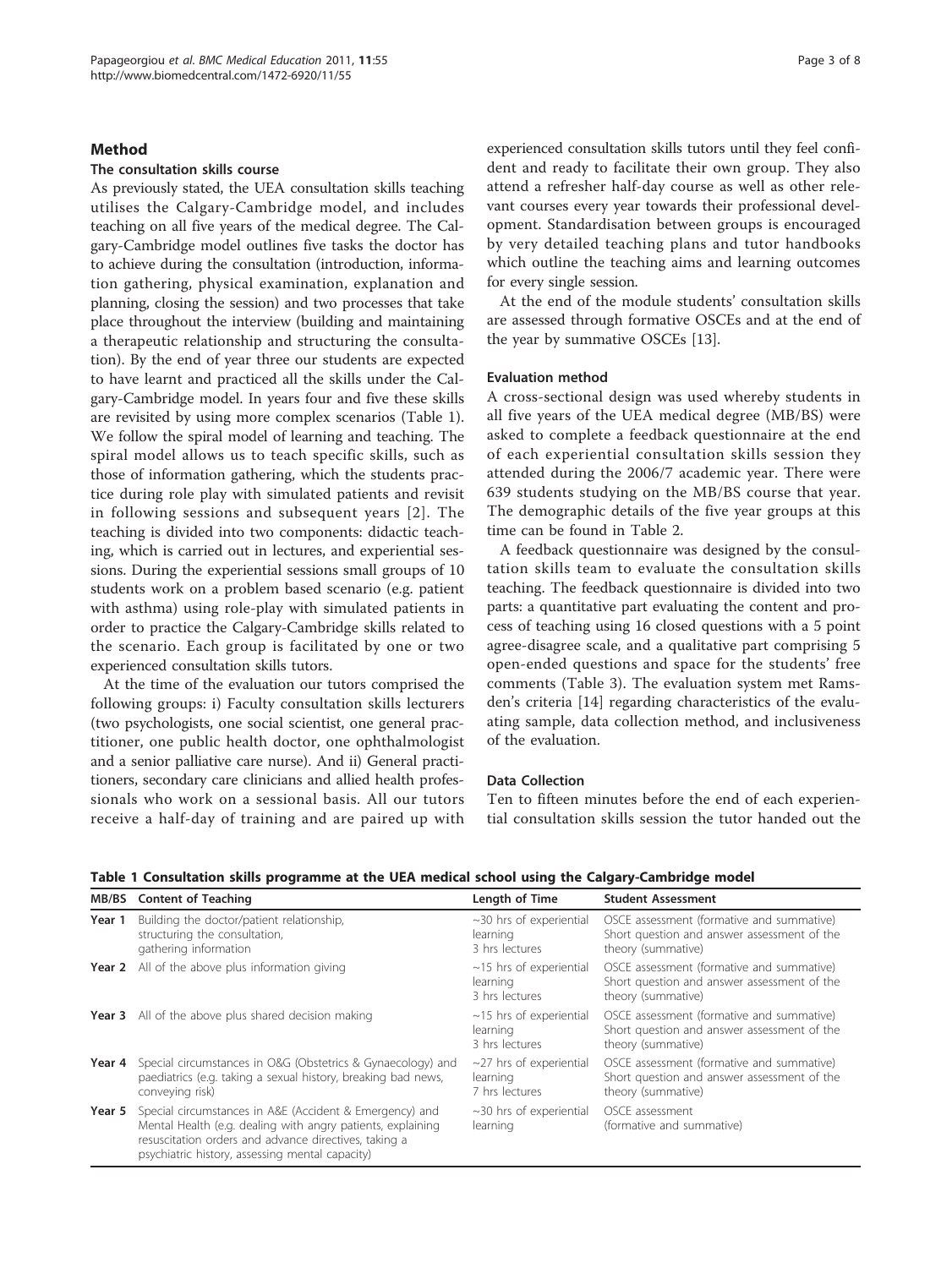|                              | Year 1       | Year 2       | Year 3       | Year 4       | Year 5       |
|------------------------------|--------------|--------------|--------------|--------------|--------------|
| Number of students           | 167          | 128          | 130          | 110          | 104          |
| Gender:                      |              |              |              |              |              |
| - Male                       | 57 (34%)     | 52 (41%)     | 50 (38%)     | 45 (41%)     | 32 (31%)     |
| - Female                     | 110 (66%)    | 76 (59%)     | 80 (62%)     | 65 (59%)     | 72 (69%)     |
| Age: Mean (SD)               | 23.93 (7.18) | 22.94 (5.85) | 23.82 (6.64) | 24.14 (6.88) | 24.41 (6.78) |
| Previous health professional | 21 (13%)     | 25 (20%)     | 20 (15%)     | 21 (19%)     | 16 (15%)     |
| Educational background:      |              |              |              |              |              |
| - Access to Medicine         | 33 (20%)     | 27 (21%)     | 27 (21%)     | 20 (18%)     | 17 (16%)     |
| - School leaver              | 75 (45%)     | 58 (45%)     | 62 (48%)     | 49 (45%)     | 31 (30%)     |
| - Graduate                   | 50 (30%)     | 43 (34%)     | 41 (32%)     | 41 (37%)     | 56 (54%)     |

<span id="page-3-0"></span>Table 2 Demographic characteristics of students enrolled on the UEA MB/BS during the 2006/7 academic year

feedback forms which the students completed anonymously and handed back to the tutor before they left the session. Each tutor collected the forms and handed them to the consultation skills course co-ordinator at the end of the teaching day. Completion of the form

## Table 3 Questionnaire designed to evaluate the consultation skills programme

Closed questions, scored on a Likert scale from  $1 =$  strongly disagree to 5 = strongly agree

- 1) The teaching was clear in its aims and outcomes
- 2) The content of the tutorials was appropriate for my level of understanding
- 3) The teaching helped me to make sense of the subject
- 4) The teaching was relevant to my needs and concerns
- 5) I had plenty of opportunity to practice consultation skills
- 6) I was given good feedback on my performance
- 7) The tutor was happy to answer my questions
- 8) The tutor's explanations were clear and unambiguous
- 9) The tutor encouraged my contributions to the tutorial
- 10) The tutor asked appropriate questions to stimulate thinking
- 11) The teaching room is well equipped and comfortable
- 12) The tutor was enthusiastic about working with us
- 13) The tutor was friendly and approachable
- 14) The tutor is someone I feel I can trust
- 15) The tutor was sensitive to my difficulties
- 16) I would be very happy to work with this tutor again

Open-ended questions

- 17) Were there any difficulties or problems with today's session? 18) What was the most stimulating or challenging part of today's session?
- 19) What do you feel are the most important things you learnt during this session?
- 20) What do you feel are the most important things you need to learn more about?

21) Is there any action that you want us to take as a result of today's teaching?

was voluntary, but as time was provided during the session most of the students did provide feedback.

Data were collected on 5 occasions in Year 1, 3 in Year 2, 3 in Year 3, 10 in Year 4 and 10 in Year 5. This resulted in 478 evaluation forms from Year 1 students, 359 from Year 2, 326 from Year 3, 926 from Year 4 and 430 from Year 5. Actual attendance figures for each session are not available. So the response rates for year of study refer to the proportion of student session units evaluated, not response rate from attendees (the actual response rate in terms of the number of students who completed the form as a percentage of those who actually attended each session is likely to be higher than reported). Given this, the 2519 forms returned constitute a 67% response rate (57% in Year 1, 93% in Year 2, 84% in Year 3, 83% in Year 4 and 41% in Year 5). Forms were processed and data were entered into Microsoft Excel and exported to SPSS 14.0 for quantitative analysis.

## Results

#### Analysis of closed data

Data received in response to the 16 closed questions were subjected to Principal Components Analysis (PCA) using varimax rotation. The aim was to both reduce the number of evaluated characteristics for subsequent analysis, and to investigate which items frequently occurred together. The PCA revealed a three component solution explaining 70% of the variance, with the item referring to the teaching room not loading strongly on any component (Table [4\)](#page-4-0).

Four subscales were created for subsequent analysis on the basis of those items loading strongly together in the PCA: Tutor Facilitation (the mean of scores for questions 7-10, 12-16), Practice & Feedback (mean for questions 5 & 6), Teaching (mean for questions 1-4) and Teaching Room (mean for question 11).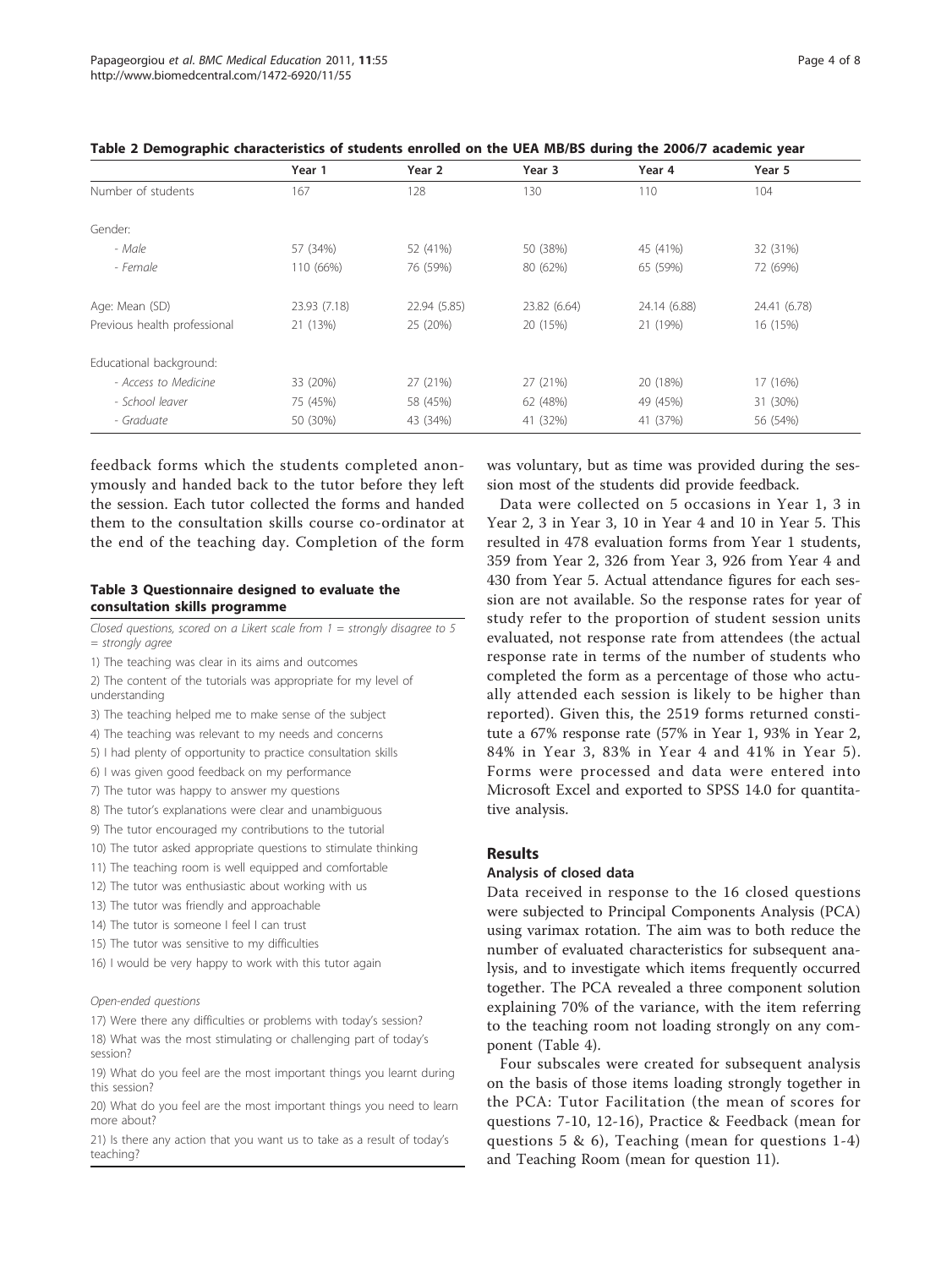| <b>Ouestionnaire item</b>                                                     | <b>Tutor Facilitation</b><br>(36.86%) | <b>Teaching</b><br>(20.55%) | Practice & Feedback<br>(12.56%) |
|-------------------------------------------------------------------------------|---------------------------------------|-----------------------------|---------------------------------|
| The tutor was friendly and approachable                                       | 0.87                                  | 0.19                        | 0.14                            |
| I would be very happy to work with this tutor again                           | 0.84                                  | 0.24                        | 0.14                            |
| The tutor is someone I feel I can trust                                       | 0.83                                  | 0.23                        | 0.12                            |
| The tutor was enthusiastic about working with us                              | 0.80                                  | 0.20                        | 0.18                            |
| The tutor was sensitive to my difficulties                                    | 0.75                                  | 0.25                        | 0.21                            |
| The tutor encouraged my contributions to the tutorial                         | 0.74                                  | 0.24                        | 0.23                            |
| The tutor was happy to answer my questions                                    | 0.73                                  | 0.30                        | 0.23                            |
| The tutor's explanations were clear and unambiguous                           | 0.72                                  | 0.36                        | 0.23                            |
| The tutor asked appropriate questions to stimulate thinking                   | 0.70                                  | 0.33                        | 0.22                            |
| The content of the tutorials was appropriate for my level of<br>understanding | 0.27                                  | 0.83                        | 0.15                            |
| The teaching helped me to make sense of the subject                           | 0.33                                  | 0.80                        | 0.21                            |
| The teaching was relevant to my needs and concerns                            | 0.26                                  | 0.78                        | 0.25                            |
| The teaching was clear in its aims and outcomes                               | 0.35                                  | 0.76                        | 0.19                            |
| I had plenty of opportunity to practice consultation skills                   | 0.12                                  | 0.27                        | 0.82                            |
| I was given good feedback on my performance                                   | 0.21                                  | 0.24                        | 0.81                            |
| The teaching room is well equipped and comfortable                            | 0.19                                  | 0.06                        | 0.44                            |

<span id="page-4-0"></span>Table 4 Loadings for the PCA and percentage variance explained for each component

Analysis using Friedman's ANOVA (assumptions for parametric analysis were not met) indicated that students' evaluation of the different aspects of the consultation skills sessions were significantly different ( $\chi^2$  (3) = 1263.65, p < 0.001). Post hoc tests using the Wilcoxon signed-rank test (with the significance level corrected to 0.008 using the Bonferroni correction) indicated that students rated the Tutor Facilitation (mean =  $4.56$ , SD =  $(0.51)$  most favourably, followed by Teaching (mean = 4.31, SD = 0.59), then Practice & Feedback (mean = 4.14,  $SD = 0.78$ ), with suitability of the Rooms (mean =  $3.72$ , SD = 1.13) being mostly poorly rated. There were no differences when each of the five year groups of students were considered separately, with the exception that in Year 5 Tutor Facilitation was mostly highly rated, followed by Teaching and Practice & Feedback (no difference between ratings of these aspects of the consultation skills sessions), then Rooms.

## Analysis of student comments

The comments provided by students in response to the open ended question "What do you feel are the most important things you learnt during this session?" were subjected to basic content analysis to summarise and systematise the data. JK summarised the data initially to create a list of phrases or single words that described all the responses given by students. This initial categorisation was followed by merging and refining categories by AP. Finally SM, MF and JK checked the categories for appropriateness and consistency of coding and naming of categories. Disagreements in coding were discussed until all coders agreed.

In answering this question, some students commented on aspects of the consultation skills session that had helped their learning (i.e. **how** they had learnt). Students in all three years noted that the sessions had increased their confidence, particularly through practice. Students in Years 2, 3 and 4 had learnt from reinforcing previous knowledge and skills. Some students in Years 2, 3, 4 and 5 specifically mentioned that they had learnt from "roleplay".

Each consultation skills session was designed to cover specific learning outcomes. The skills and knowledge identified by students in response to the question asking them to detail the most important things they had learnt were in line with these specific learning outcomes in many cases. For example, Year 4 students specifically mentioned that they had learnt about how to communicate risk, how to consult with teenagers, and children and their parents; these learning outcomes were specifically covered in Year 4 in line with the teaching they were receiving on paediatrics, obstetrics and gynaecology in the modules for that year. However, there were also marked similarities between multiple years in other areas. For example, all years mentioned that they had learnt about avoiding jargon and how to structure the consultation. Furthermore, there was also some evidence that students in later years felt that they were learning more about aspects of consultation skills that had been covered previously. For example, students in Year 3 identified shared decision making as one of the most important things they had learnt during the session; Year 4 and 5 students had learnt more about this regarding balancing the doctor's and the patient's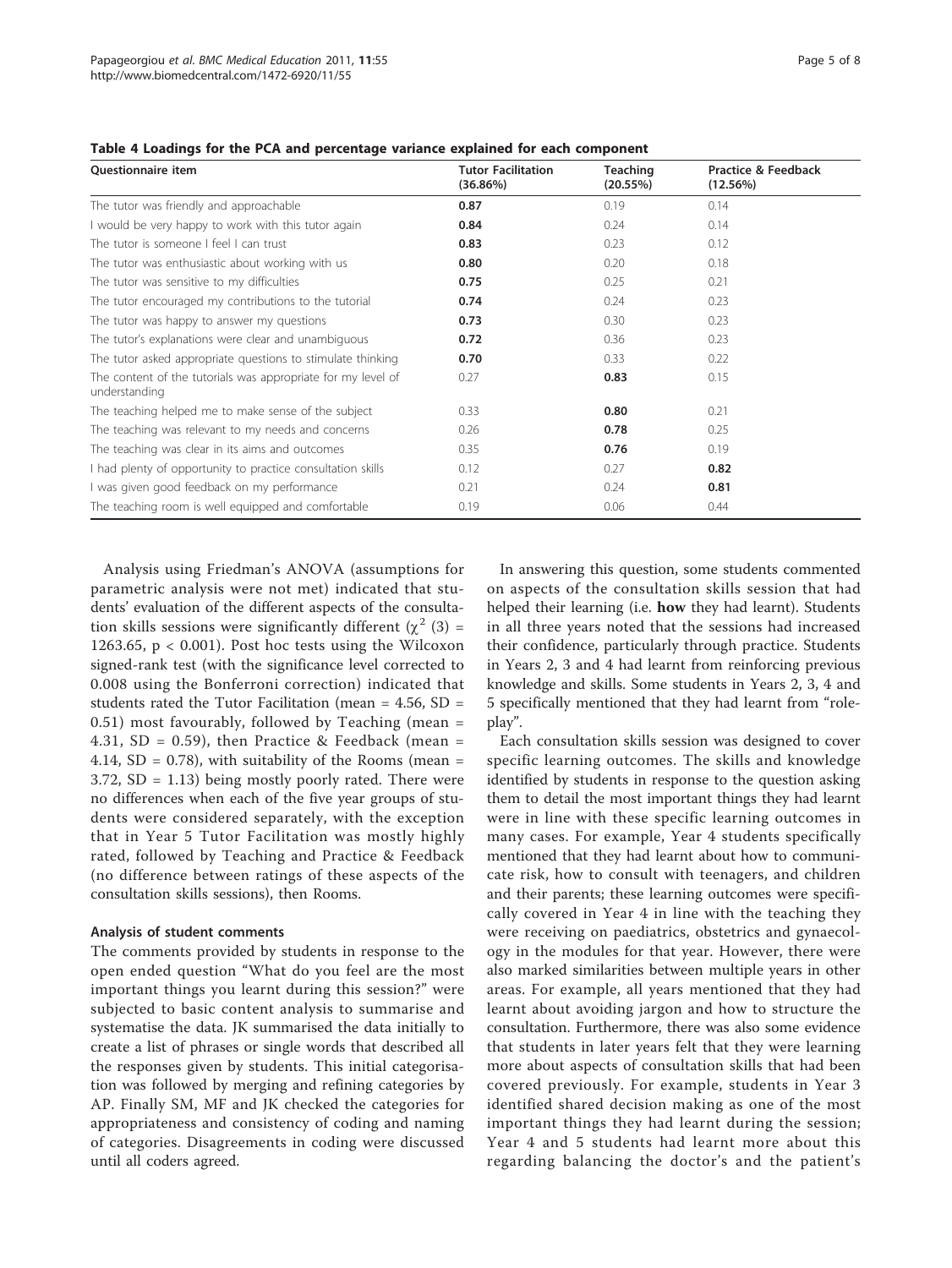agenda. This indicates common elements of learning across the five years and spirality of learning (Table 5).

## **Discussion**

The study shows that students positively evaluated the teaching in all years of the curriculum and were able to identify the skills they thought they had developed, as stated in the curriculum outcomes. These skills increasingly built up on those practiced in earlier years. Tutor facilitation is highly rated by students in all years. This may reflect the care that is given to the selection and training of the facilitators. Consultation skills are integrated into the mainstream curriculum and the scenarios used are congruent with other material that the students are covering at the time. This may contribute to the students' satisfaction with the Teaching.

It is perhaps surprising that the students rate Practice & Feedback less highly than the Tutor facilitation and Teaching. This part of the course involves the active participation of the students and as such is expected to be engaging and effective. Some of the free text comments suggest that this dissatisfaction relates to a desire for more opportunity for practice and feedback. The teaching took place in groups of 10 which limited the opportunity for each individual to be observed interacting with the simulated patient. Further studies are needed to determine the optimal group size and duration of exposure to provide the best learning environment to ensure students get the necessary opportunities to practice and receive individual feedback from the tutor.

The dissatisfaction with the teaching rooms is a local problem which arose because the medical school buildings were incomplete. It is worth noting, however, that the physical environment can have an impact on the students' experiences of learning.

The findings indicate that the learning outcomes were achieved, in that when asked to comment on the most important things they had learnt during the consultation skills sessions, students reported learning skills and knowledge in line with the expected learning outcomes for the session. Although the students were not specifically asked to comment on their perceived self-efficacy (students' confidence in their ability to communicate with patients) and aspects of professionalism (recognising own limits, being prepared, generally acting professionally) they did list these as important outcomes they had learnt. In addition, all years listed structuring the consultation and patient-centredness as amongst the most important aspects of their learning. Relationship

|  |  |  |  | Table 5 Skills the students felt they had learnt during the consultation skills sessions |  |
|--|--|--|--|------------------------------------------------------------------------------------------|--|
|--|--|--|--|------------------------------------------------------------------------------------------|--|

| All Years      | How to structure the consultation.                                                                                                         |
|----------------|--------------------------------------------------------------------------------------------------------------------------------------------|
| All Years      | Importance of patient-centredness.                                                                                                         |
| All Years      | Aspects of professionalism (including recognising own limits, being prepared, generally acting professionally).                            |
| All Years      | Avoiding jargon.                                                                                                                           |
| All Years      | Becoming more reflective.                                                                                                                  |
| Year 1         | Importance of open and closed questions.                                                                                                   |
| Year 1         | Appropriate use of language and non-verbal communication.                                                                                  |
| Year 1         | How to cope with emotions (both patients' and their own), and how to deal with stress.                                                     |
| Year 2, 3 & 4  | Checking the patient's understanding.                                                                                                      |
| Year 2, 3 & 4  | Giving appropriate information with respect to both amount and type.                                                                       |
| Year 2, 3, 4 & | Integration of process and content.                                                                                                        |
| Year 2, 3, 4 & | Giving and receiving feedback.                                                                                                             |
| Year 3         | Shared decision making.                                                                                                                    |
| Year 4         | How to communicate risk.                                                                                                                   |
| Year 4         | Not pre-judge patients or use stereotypes.                                                                                                 |
| Year 4         | How to consult with teenagers.                                                                                                             |
| Year 4         | How to consult with children and their parents. Knowing the right type of question to ask.                                                 |
| Year 4 & 5     | Shared decision making - balancing the doctor's and the patient's agenda.                                                                  |
| Year 4 & 5     | How to deal with three people in a consultation (triadic consultations).                                                                   |
| Year 4 & 5     | Appropriate use of language and non-verbal behaviour within the context of the specific areas they were covering during their<br>sessions. |
| Year 4 & 5     | How to cope with their patient's emotions and reactions, including breaking bad news.                                                      |
| Year 5         | How to consult with patients with mental health problems.                                                                                  |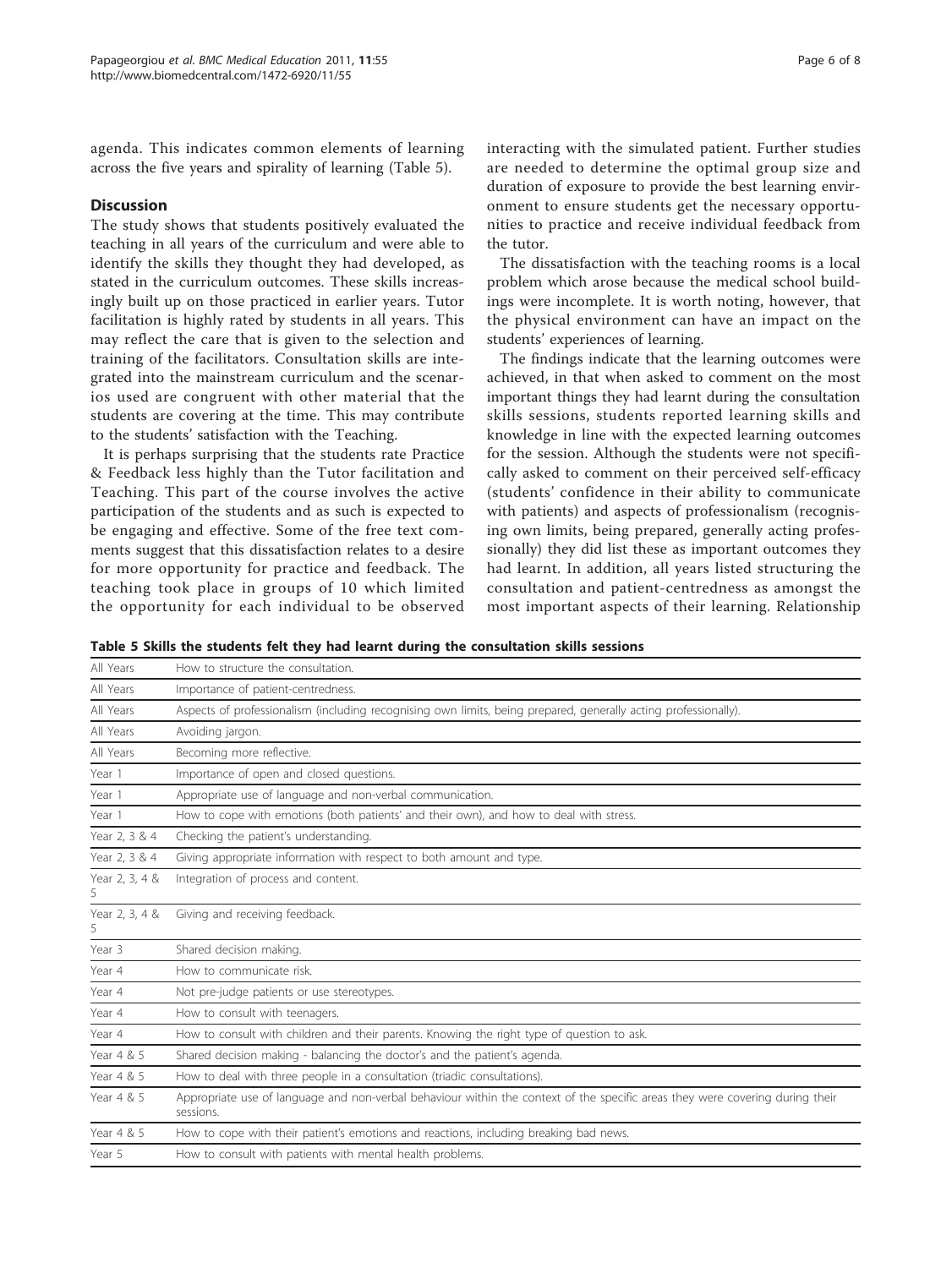building skills such as recognising verbal and non-verbal cues and dealing with emotions were also among the learning outcomes they felt they had achieved from Year 1.

Another important finding is that students in Years 2-5 listed integration of process skills and medical knowledge as a valuable achieved learning outcome which is one of our course's main aims. Core Calgary-Cambridge skills such as giving and receiving feedback when role-playing, balancing the doctor and the patient's agenda, checking the patient's understanding, giving appropriate information with respect to both amount and type and reaching shared decision making were also mentioned as important learning outcomes achieved in the sessions.

The positive learning outcomes achieved by the more advanced students in Years 4 and 5 were also very important. These are the most loaded consultation skills years of the curriculum and require an enormous amount of time and resources. The above findings provide evidence for justifying and maintaining the complexity and intensity of the course in these years. Year 4 and 5 students noted and valued the fact that they had learnt how to communicate risk; to not pre-judge patients or use stereotypes; how to consult with teenagers; how to consult with children and their parents; how to consult with patients with mental health problems; how to cope with triadic consultations; and how to break bad news in different contexts (paediatric, obstetrics and gynaecology, A&E).

The timing of the data collection is both a strength and a weakness of the study. Collecting the feedback at the end of each session enabled students to provide detailed feedback whilst the session was still fresh in their mind; it also enabled collection of feedback about each session individually. In contrast, students might not remember the specifics of each session if the feedback were collected at the end of a rotation or year. Furthermore if feedback was required on each session they had attended in the year they would have to spend considerably more time completing the feedback at that time. An advantage of collecting feedback at the end of the year is that students would have a complete picture of all the teaching they are going to receive that year and would be able to place the individual instances of learning into a wider context.

It is possible that the presence of the Tutor would have influenced the feedback given, with some students feeling that they cannot be as honest as they would like. This was minimised as far as possible by allowing the feedback to be anonymous. Critically, students also complete an annual evaluation of all areas of the MB/BS course in the last third of the year. This evaluation is completed electronically and MB/BS staff receive the feedback anonymously. Whilst this feedback is less specific and does not provide information at an individual session level, it does support the findings of the reported evaluation in terms of the general strengths and weaknesses of the consultation skills teaching identified through the feedback collected at the end of each session.

The cross-sectional nature of the reported study means that we are unable to draw any conclusions directly comparing individual student experience in different year groups as the student proceeds through the course. In the future we hope to investigate how student perceptions of consultation skills training overall from the annual evaluation change over time. Such a longitudinal evaluation of a cohort of students would provide useful information about their experiences of the consultation skills training in the context of what they have learnt in previous years. Whilst questions in evaluation questionnaires are commonly phrased positively, as in the reported study, for the future it would be useful to include some negative statements to see if this has any effect on the student ratings.

There is clearly a need for studies comparing longitudinal and concentrated delivery of consultation skills teaching. In this study, the results suggest that a longitudinal approach to teaching consultation skills allow students to evolve their skills to the point where very sophisticated skills can be learnt. The students develop a clear sense of self-efficacy and feel prepared to deal with difficult communication challenges when they qualify. The current research focuses on subjective reports (student self report) of learning achieved. There is a need to examine whether the student perceptions of what they have learnt match objective assessments of learning. For example, in future work it would be interesting to investigate the relationship between student evaluation of consultation skills sessions and scores on consultation skills stations in the end of module or annual OSCEs (Objective Structured Clinical Examination). This was not possible in the current study as the evaluation data was collected anonymously. Then, the next step would be to find out whether our graduates maintain these complex consultations skills in the clinical environments where they practice and what training they will need in order to continue improving their competence when consulting with patients.

## Conclusions

In summary, consultation skills teaching as presented at UEA using the Calgary-Cambridge model is highly satisfactory to students; it reinforces spiral learning and assimilation of knowledge of the content areas taught. Learning in small groups, the engagement of motivated and trained tutors, and the use of role-play with